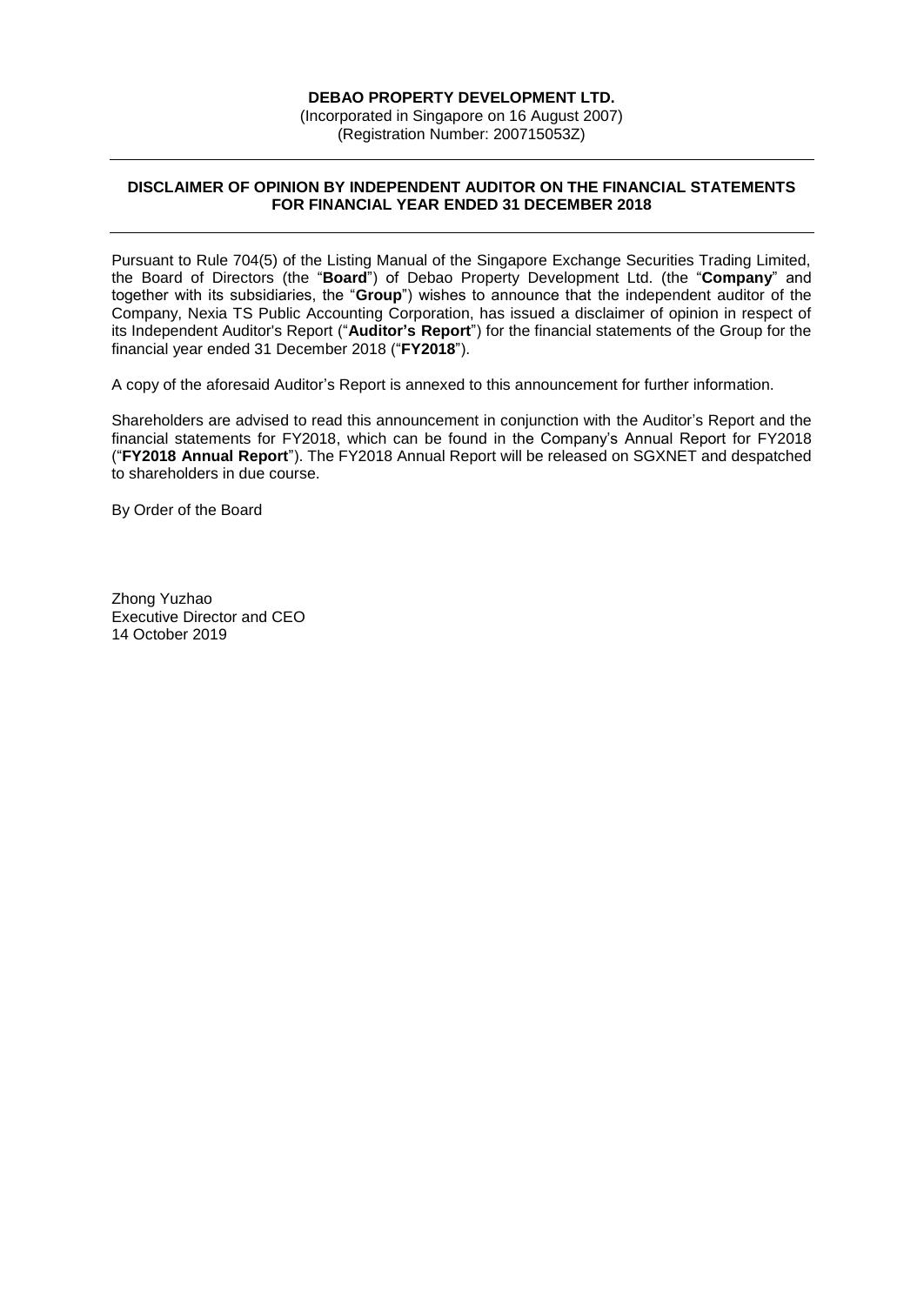#### Report on the Audit of the Financial Statements

#### *Disclaimer of Opinion*

We were engaged to audit the accompanying financial statements of Debao Property Development Limited (the "Company") and its subsidiary corporations (the "Group") which comprise the consolidated statements of financial position of the Group and the statement of financial position of the Company as at 31 December 2018, and the consolidated statement of comprehensive income, consolidated statement of changes in equity and consolidated statement of cash flows of the Group for the year then ended, and notes to the financial statements, including a summary of significant accounting policies, as set out on page 39 to 141.

We do not express an opinion on the accompanying consolidated financial statements of the Group and the statement of financial position of the Company. Because of the significance of the matter described in the *Basis for Disclaimer of Opinion* section of our report, we have not been able to obtain sufficient appropriate audit evidence to provide a basis for an audit opinion on these financial statements.

## *Basis for Disclaimer of Opinion*

#### *(i) Opening balances*

The financial statements for the financial year ended 31 December 2017 ("FY2017") were audited by an independent auditor (the "Preceding Auditor") other than Nexia TS Public Accounting Corporation, who issued a disclaimer of opinion on 12 November 2018 on those financial statements due to the following:

## *a) Legal matter – court's verdict on the act of bribery*

The CEO of the Company was, on 16 October 2016, requested by the People's Procuratorate of Nanhai District, Foshan City, Guangdong Province, the People's Republic of China to assist in an investigation on a Chinese official of Foshan City.

During the audit of the financial statements for the year ended 31 December 2016, management represented to the Preceding Auditor that the focus of the investigation was on transactions relating to a construction contract which was awarded by a subsidiary of the Group to a construction company owned by an associate of this Chinese official. At that time, management had assessed whether the award of the construction contract was in accordance with the Group's policies and processes and that the pricing terms were comparable with market rates. Management concluded that the said construction contract was in compliance with the Group's policies and processes and the price was comparable to market rate.

The Preceding Auditor's audit procedures subsequently revealed that in December 2017, there was a court hearing in Nanhai District People's Court in relation to the abovementioned matter and in February 2018, the subsidiary and the CEO, as the legal representative of the subsidiary, were found guilty of an act of bribery by the court. The subsidiary was fined RMB2,000,000 and the CEO was sentenced to either an imprisonment of two (2) years or three (3) years of probation in lieu of imprisonment. These important developments were not disclosed to the Preceding Auditor, even though they made specific enquiries with management on the status of the investigation during the course of their audit, including at the Audit Committee meeting held on 28 February 2018 to approve the announcement of the Group's full year results.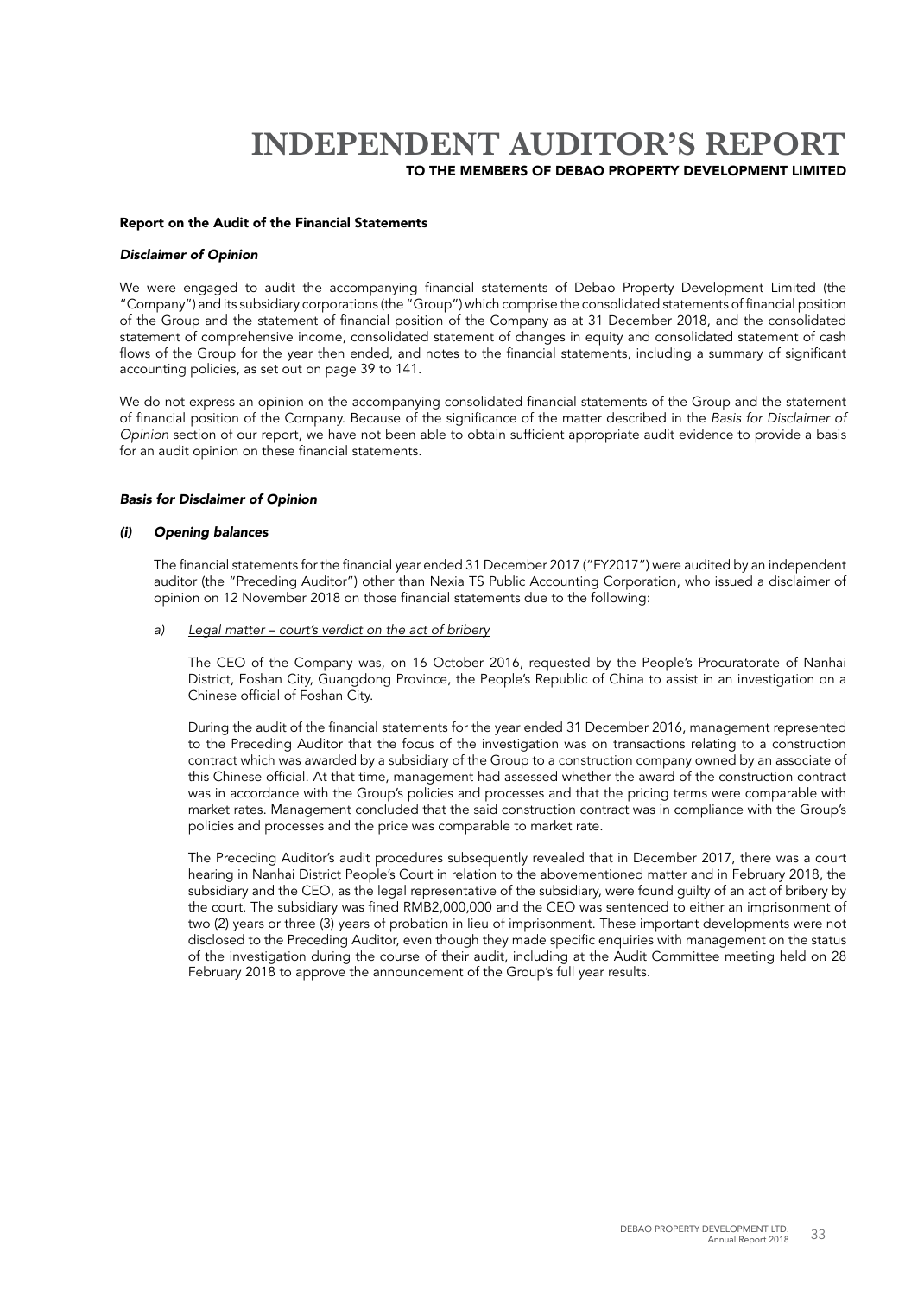## Report on the Audit of the Financial Statements (continued)

### *Basis for Disclaimer of Opinion (continued)*

#### *(i) Opening balances (continued)*

#### *b) Payment to political party in Malaysia*

As at 31 December 2017, included in the advances from non-controlling interests, is a balance of RM3,000,000 (RMB4,716,000) for a purported payment made by a minority shareholder on behalf of the Group to a political party in Malaysia. The amount was recorded as an administrative expense for FY2017. The related expense and amount payable were subsequently reversed from the Group's accounting records in May 2018.

Subsequently, pursuant to the Preceding Auditor raising their concerns to the Board of Directors and the Audit Committee, the Board of Directors engaged an independent professional accounting firm to perform certain agreed upon procedures to address, amongst others, the above matters. The Preceding Auditor made enquiries on their findings report dated 9 November 2018. Whilst the Company responded to their enquiries, the findings report and the Company's responses did not adequately address the Preceding Auditor's matters of concern as communicated to the Board of Directors and Audit Committee. Accordingly, they had not been able to obtain sufficient appropriate audit evidence as to whether there were any matters or issues that would have an impact on the financial statements.

In addition to the abovementioned matters, the Preceding Auditor had concerns over the inconsistent information and explanations that have been provided to them during the course of their audit with regards to the legal matter. In particular, the court hearing which took place in December 2017 and subsequent court verdict which was announced in February 2018 were not disclosed to them, even though specific enquiry was made on the status of the investigation at the audit committee meeting on 28 February 2018.

They were of the view that there was no basis for them to conclude on the matters of concern set out in the findings report and as they also had concern on the reliability of the representations from the key management personnel based on the facts stated above. Accordingly, there was no proper basis for them to conclude that the financial statements were fairly stated for FY2017. Therefore, they were not in a position to complete their audit and did not have any alternative means to complete their audit to express any opinion on the financial statements, as due to the above matters and concerns, they did not know if there was any further impact on the financial statements.

As the impact of the above form part of the opening balances for the current financial year, and in view of the Preceding Auditor's disclaimer of opinion on the financial statements for FY2017, and as we were not able to carry out any alternative audit procedures to obtain sufficient and appropriate audit evidence on the opening balances, we are unable to determine the impact on the current financial year's statement of comprehensive income and the net cash flows from any activities reported in the statement of cash flows arising from any other adjustments, if any, to these and any other opening balances.

### *(ii) Land costs of Elite Starhill Sdn. Bhd. ("Elite Starhill")*

At the end of the financial year ended 31 December 2018, included in the development properties of the Group, are land costs pertaining to Elite Starhill of RM173,000,000 (approximately RMB287,577,000) brought forward from previous financial year. We were unable to verify to appropriate source documents or perform any other alternative audit procedures to satisfy ourselves that the carrying amount of the land costs are fairly stated.

In addition, subsequent to the end of the current financial year in April 2019, Elite Starhill was issued a warning letter by the local authorities stating that they did not comply to certain construction regulations and the management of Elite Starhill are to rectify these non-compliances immediately. Since the date of the warning letter, the construction of the development property has come to a halt and till the date of this report, the construction has not resumed. As part of the impairment assessment arising from the construction halt, we have compared Elite Starhill's land purchase cost to other similar published recently transacted land prices and noted that Elite Starhill's land purchase cost was significantly higher.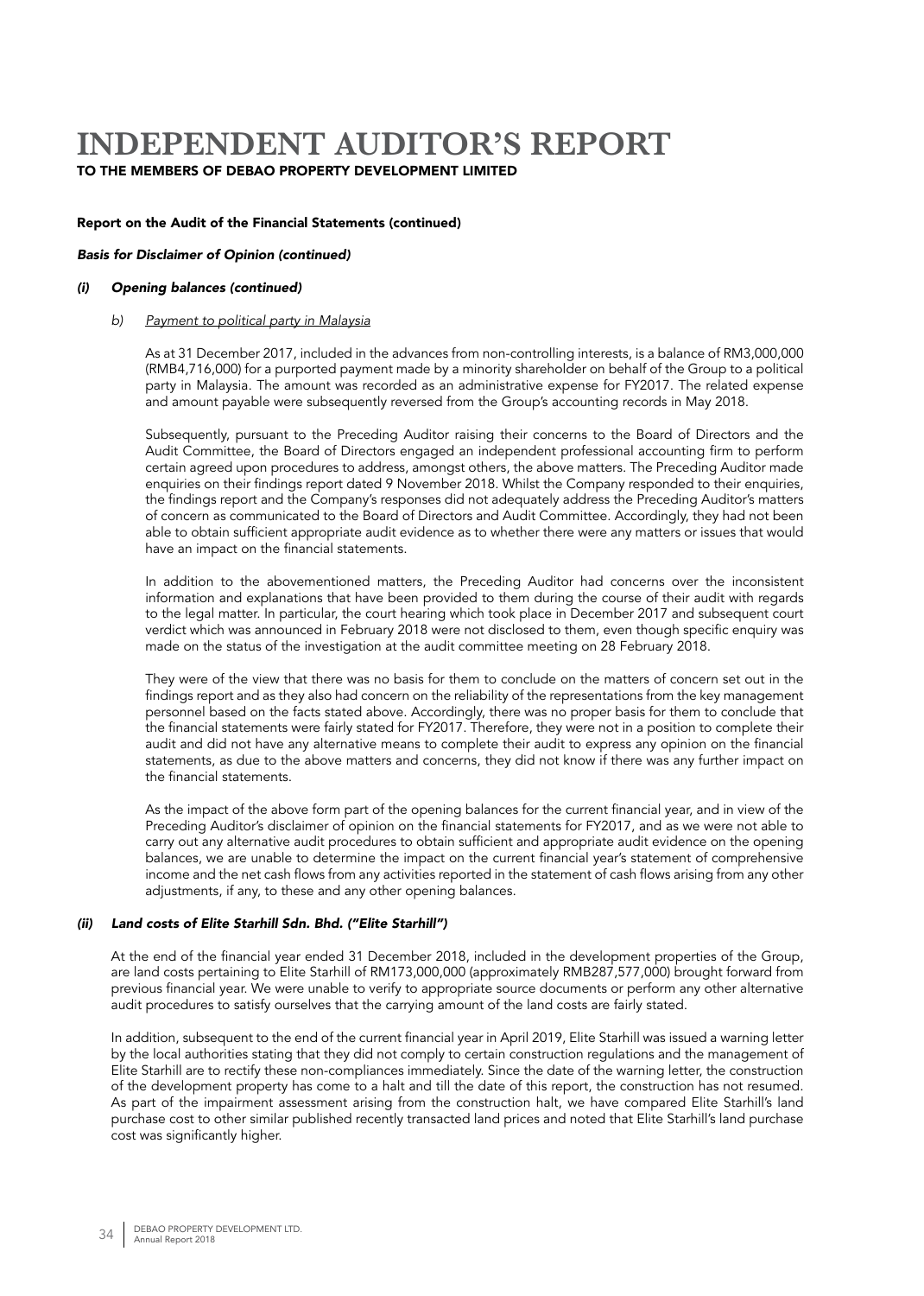### Report on the Audit of the Financial Statements (continued)

### *Basis for Disclaimer of Opinion (continued)*

#### *(ii) Land costs of Elite Starhill Sdn. Bhd. ("Elite Starhill") (continued)*

Therefore, in view of the above mentioned matters, we were unable to determine whether any adjustments which might have been necessary to be recognised for the land costs included in development properties of the Group as at the beginning and end of the financial year ended 31 December 2018.

#### (iii) Divestment of Profit Consortium Sdn. Bhd. ("Profit Consortium")

Profit Consortium is a 62% owned subsidiary of the Company, classified as a Disposal Group held for sale, with Gross Assets and Liabilities of RMB93,066,00 and RMB87,066,000 respectively, classified and presented as a Disposal Group held for sale on the consolidated statement of financial position as at financial year ended 31 December 2018. Subsequent to the financial year, specifically on 26 April 2019 and 25 July 2019, the Group disposed off 43% and 19% of its shareholdings in Profit Consortium for a consideration of RMB4,000,000 and RMB2,000,000, respectively, to unrelated third parties. The impairment loss taken to profit or loss in the current financial year, in view of the actual disposal subsequent to the current financial year end, is approximately RMB41,178,000 and RMB13,674,000 respectively. Following the disposal, the Group would cease to have any equity interest in Profit Consortium.

We were unable to obtain sufficient appropriate audit evidence or were we able to satisfy ourselves by any other alternative audit procedures whether the assets and liabilities of Profit Consortium at the beginning and end of the financial year ended 31 December 2018 is fairly stated. Consequently, we were unable to determine whether there are any adjustments which might have been necessary in respect of the impairment loss reported in the statement of comprehensive income and the net cash flows from operating activities reported in the statement of cash flows for the financial year ended 31 December 2018.

#### *(iv) Poly Ritz Green (Malaysia) Sdn Bhd ("Poly Ritz")*

In accordance with Singapore Standards on Auditing 600 Special Considerations — *Audits of Group Financial Statements* (*Including the Work of Component Auditors*), we are required to obtain sufficient appropriate audit evidence regarding the financial information of the components and the consolidation process to express an opinion on whether the Group financial statements are prepared, in all material respects, in accordance with SFRS (I). We were unable to perform audit procedures to obtain sufficient appropriate audit evidence to determine the Group's share of Poly Ritz's results and net assets/liabilities for the financial year ended 31 December 2018 as well as the relevant disclosures under SFRS (I) 1-28 *Investments in Associates and Joint Ventures* to be included in the consolidated financial statements of the Group.

## (v) Expected Credit Loss ("ECL") of Other Receivables of RM43,534,000 (RMB72,366,000)

In accordance with Singapore Financial Reporting Standards (International) 9 *Financial Instruments* ("SFRS(I) 9") — the Group is required to account for its expected credit risk in its trade and other receivables by appropriately providing for ECL, on a timely basis and in calculating the ECL rates, the Group should considers historical loss rates, and adjusts for forward looking macroeconomic data.

For a certain other receivables amounting to RM43,534,000 (RMB72,366,000), there has been a significant increase in default risk since initial recognition as the amount was due to the Group on 30 November 2018 and as at date of this report, there have been no subsequent receipts. Although the default risk on the amount has increased significantly since initial recognition, the Group did not measure the loss allowance for these other receivables at an amount equal to 12-month or lifetime ECL, as the management has determined that there was no increase in credit risk since initial recognition and has assessed the amount to be recoverable.

The assessment of whether 12-month and lifetime ECL should be recognised is based on significant increases in the likelihood or risk of a default occurring since initial recognition instead of on evidence of a financial asset being credit-impaired at the reporting date or an actual default occurring.

Accordingly, we are unable to obtain sufficient appropriate audit evidence to determine whether the ECL for these other receivables of RM43,534,000 (RMB72,366,000) is adequate for the financial year ended 31 December 2018.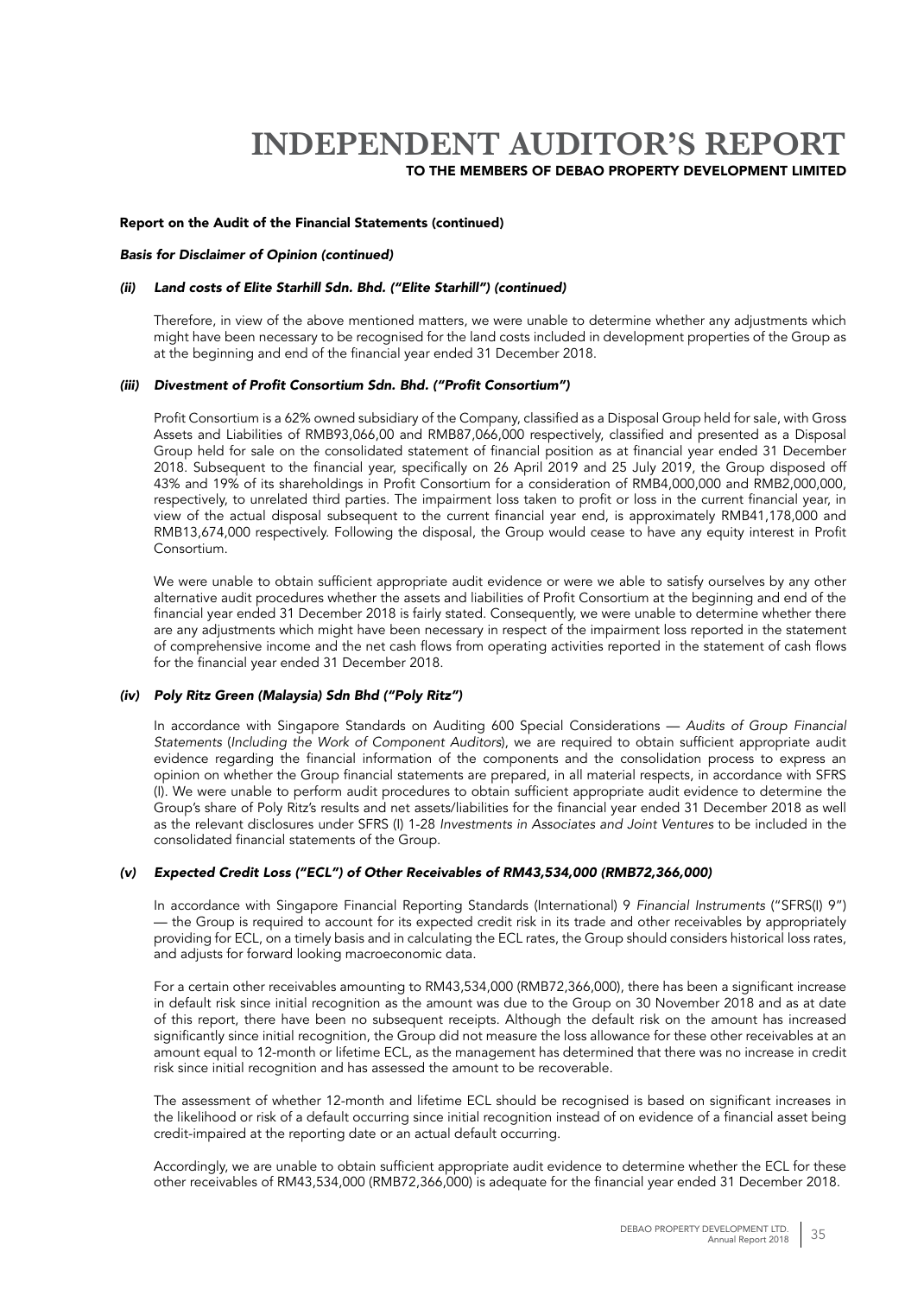## Report on the Audit of the Financial Statements (continued)

## *Basis for Disclaimer of Opinion (continued)*

#### (vi) Non-receipt of bank confirmations

Confirmations in respect of bank and loan balances amounting to RMB4,109,743 (31 December 2017: RMB13,338,956, 1 January 2017: RMB370,197,197) and RMB52,300,000 (31 December 2017: RMB Nil, 1 January 2017: RMB515,120,000) respectively from banks have not been received by us. Consequently, we were unable to carry out audit procedures necessary to obtain sufficient appropriate audit evidence regarding the carrying value and completeness of the bank and loan balances for the financial year ended 31 December 2018. There were no other satisfactory audit procedures that we could adopt to obtain sufficient evidence regarding the carrying value and completeness of the bank and loan balances, including any disclosures that may be required. Accordingly, we were unable to quantify the adjustments that would be required, had the confirmations from the banks been received by us as any adjustment to the bank and loan balances might have a significant financial impact on the results for the current financial year.

#### *(vii) Going concern*

As disclosed in Note 2.1 to the financial statements, in preparing the financial statements, the Board of Directors has considered the Group and the Company as going concerns notwithstanding that the Group and the Company incurred net loss of RMB333,557,000 and RMB41,454,000 for the financial year ended 31 December 2018 respectively (2017: RMB49,383,000 and net profit of RMB231,864,000 respectively). The Group's operations are highly dependent on borrowings and as at 31 December 2018, total borrowings amounted to RMB1,887,284,000 (31 December 2017: RMB1,634,667,000) and amounts classified as current are RMB526,466,000 (31 December 2017: RMB633,564,000). During the current financial year, to support the Group's operating cash flow requirements, the Group obtained loans from individuals and other non-financial institutions amounting to RMB137,799,000 and the outstanding balance of these loans as at 31 December 2018 is RMB1,293,320,000. These other loans from individuals and other non-financial institutions bore average annual interest rate ranging from 18% to 38% and the Group incurred interest expense amounting to RMB103,121,000 for the financial year ended 31 December 2018.

Although the above financial and other conditions indicate the existence of material uncertainties which may cast significant doubts on the Group's and the Company's abilities to continue as going concerns, the Board of Directors believes that the use of the going concern assumption in the preparation of the financial statements for the financial year ended 31 December 2018 is still appropriate after taking into consideration the following measures taken by the Company factors and assumptions:

- a) During the financial year on 31 May and 1 August 2018, the Group entered into a Loan Agreement ("LA") with a non-financial institution to drawdown a total of RMB200,000,000 in multiple tranches before 31 January 2020. The details and material terms of the LA are disclosed in Note 28 to the financial statements and the Group expects to meet these material terms in the LA and if not, an extension can be obtained;
- b) Divestment of non-core assets in Malaysia, namely Profit Consortium Sdn Bhd within 12 months subsequent to the financial year ended 31 December 2018;
- c) The Group is confident in obtaining the lenders' approval for roll over of all the loans, which are due in the financial year 2019;
- d) The Group's ability to sell the development properties at the current market selling price and the timing of the receipt of proceeds estimated by management; and
- e) The Group is able to generate positive cash flow from operations for the next twelve months and with the completion of (a) to (d) above, the Group would have sufficient cash to meet its obligations as and when they fall due for the next twelve months.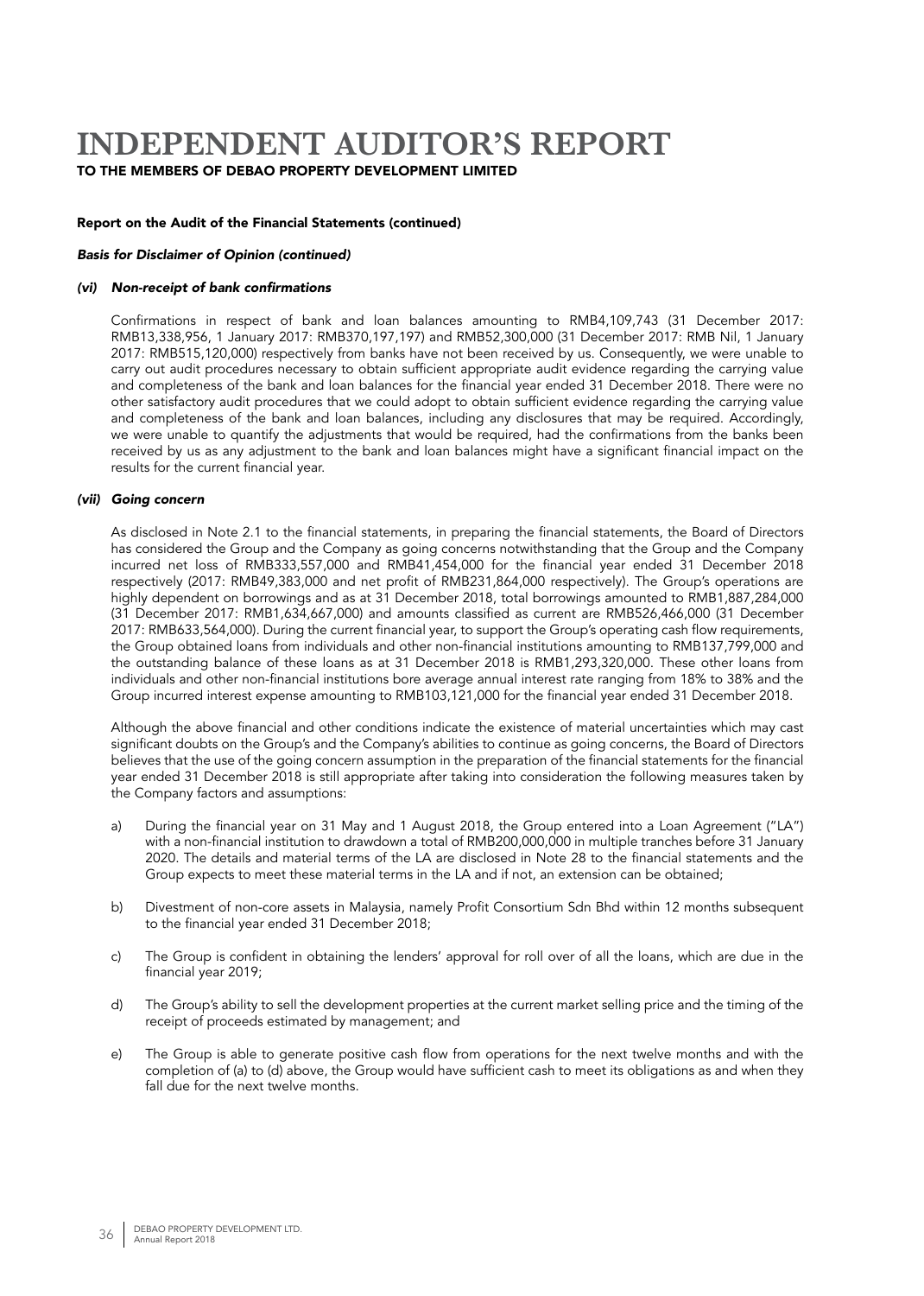### Report on the Audit of the Financial Statements (continued)

#### *Basis for Disclaimer of Opinion (continued)*

#### *(vii) Going concern (continued)*

The ability of the Group and of the Company to continue in operational existence in the foreseeable future and to meet their financial obligations as and when they fall due are dependent upon the successful outcome of the measures and assumptions undertaken as disclosed above which cannot be determined at present. At the date of this report, we are unable to obtain sufficient audit evidence regarding the likely outcome of these measures and assumptions. Therefore, we are not able to form an opinion as to whether the going concern basis of presentation of the accompanying financial statements of the Company is appropriate.

In the event that the Group and the Company are unable to continue in operational existence for the foreseeable future, the Group and the Company may be unable to discharge its liabilities in the normal course of business and adjustments may have to be made to reflect the situation that assets may need to be realised other than in the normal course of business and at amounts which could differ significantly from the amounts at which they are currently recorded in the statement of financial position. In addition, the Group and the Company may have to provide for further liabilities that might arise, and to reclassify non-current assets and non-current liabilities as current assets and current liabilities respectively. The financial statements do not include any adjustment which may arise from these uncertainties.

#### *Responsibilities of Management and Directors for the Financial Statements*

Management is responsible for the preparation of financial statements that give a true and fair view in accordance with the provisions of the Companies Act, Chapter 50 (the "Act") and Singapore Financial Reporting Standards International ("SFRS(I)"), and for devising and maintaining a system of internal accounting controls sufficient to provide a reasonable assurance that assets are safeguarded against loss from unauthorised use or disposition; and transactions are properly authorised and that they are recorded as necessary to permit the preparation of true and fair financial statements and to maintain accountability of assets.

In preparing the financial statements, Management is responsible for assessing the Group's ability to continue as a going concern, disclosing, as applicable, matters related to going concern and using the going concern basis of accounting unless management either intends to liquidate the Group or to cease operations, or has no realistic alternative but to do so.

The Directors' responsibilities include overseeing the Group's financial reporting process.

### *Auditor's Responsibilities for the Audit of the Financial Statements*

Our responsibility is to conduct an audit of the Group's financial statements in accordance with Singapore Standards of Auditing and to issue an auditor's report. However, because of the matter described in the *Basis for Disclaimer of Opinion* section of our report, we were not able to obtain sufficient appropriate audit evidence to provide a basis for an audit opinion on these financial statements.

We are independent of the Group in accordance with the Accounting and Corporate Regulatory Authority ("ACRA") Code of Professional Conduct and Ethics for Public Accountants and Accounting Entities ("ACRA Code") together with the ethical requirements that are relevant to our audit of the financial statements in Singapore, and we have fulfilled our other ethical responsibilities in accordance with these requirements and the ACRA Code.